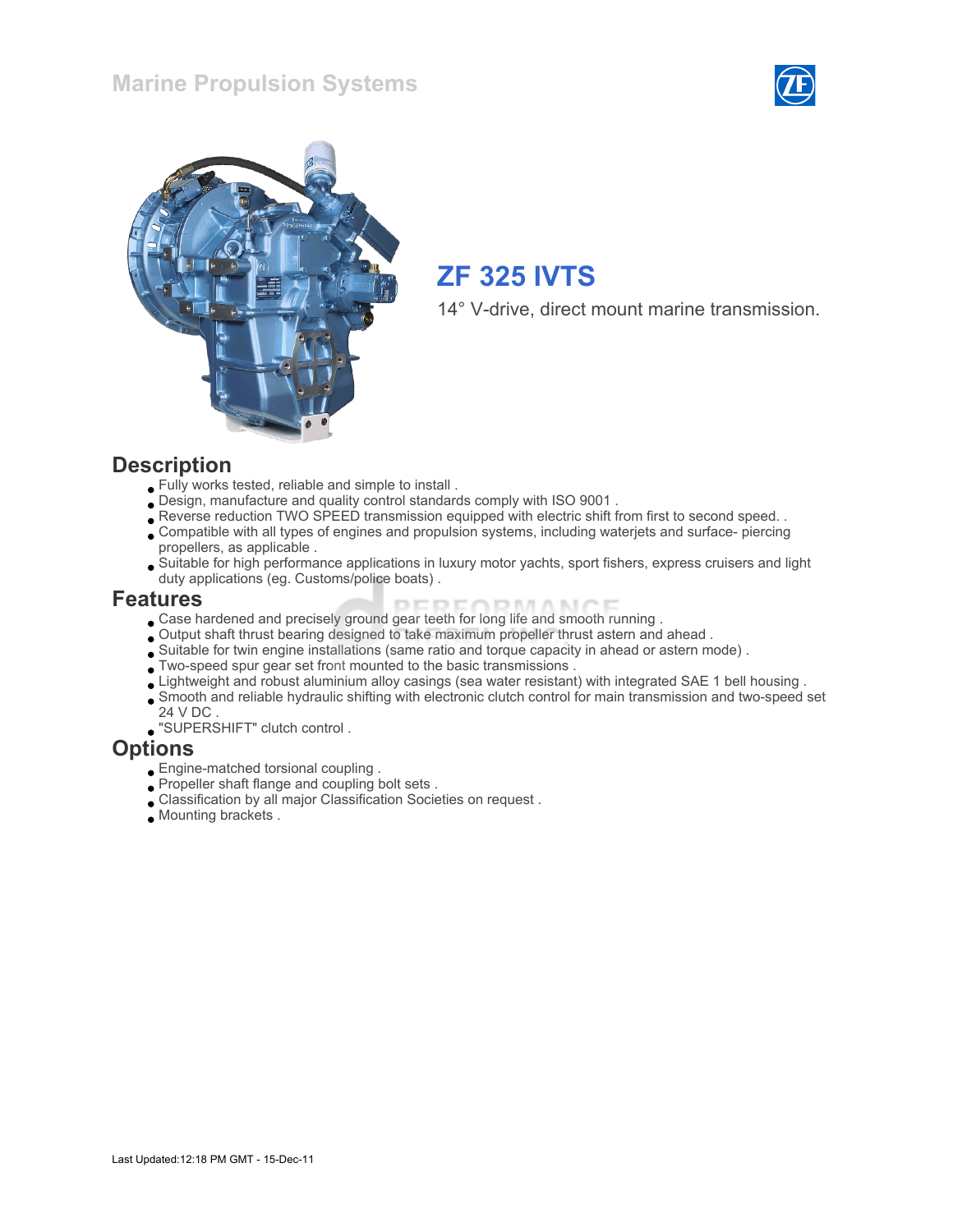## ZF 325 IVTS Ratings

### Pleasure Duty

|          | <b>RATIOS</b>                                                           | MAX.<br><b>TORQUE</b> | POWER/RPM                      | <b>INPUT POWER CAPACITY</b> | MAX.<br><b>RPM</b> |                 |      |
|----------|-------------------------------------------------------------------------|-----------------------|--------------------------------|-----------------------------|--------------------|-----------------|------|
| 1st      | 2 <sub>nd</sub>                                                         | ftlb<br>Nm            | kW<br>hp                       | <b>kW</b><br>hp             | <b>kW</b><br>hp    | <b>kW</b><br>hp |      |
|          |                                                                         |                       | 1800 rpm 2100 rpm 2300 rpm     |                             |                    |                 |      |
| 1.216    | $0.968, 1.011, 1.062, 1.087, 1.113$ 2477 1827 0.2594 0.3478 467         |                       |                                | 626 545                     | 730                | 597<br>800      | 2500 |
| 1.485    | 1.182,1.235,1.297,1.327,1.359 2477   1827 0.2594 0.3478 467 626 545 730 |                       |                                |                             |                    | 597<br>800      | 2500 |
| 1.733    | 1.380,1.441,1.514,1.549,1.586 2477 1827 0.2594 0.3478 467 626 545 730   |                       |                                |                             |                    | 597<br>800      | 2500 |
| $1.793*$ | 1.427, 1.490, 1.565, 1.603, 1.641 2477                                  |                       | 1827 0.2594 0.3478 467 626 545 |                             | 730                | 597<br>800      | 2500 |
| 2.037    | 1.622, 1.694, 1.779, 1.821, 1.864 2477                                  |                       | 1827 0.2594 0.3478 467 626 545 |                             | 730                | 597<br>800      | 2500 |
| 2.417    | 1.924,2.009,2.111,2.160,2.212 2229 1644 0.2334 0.3130 420               |                       |                                | 563 490                     | 657                | 537 720         | 2500 |

\* Special Order Ratio.

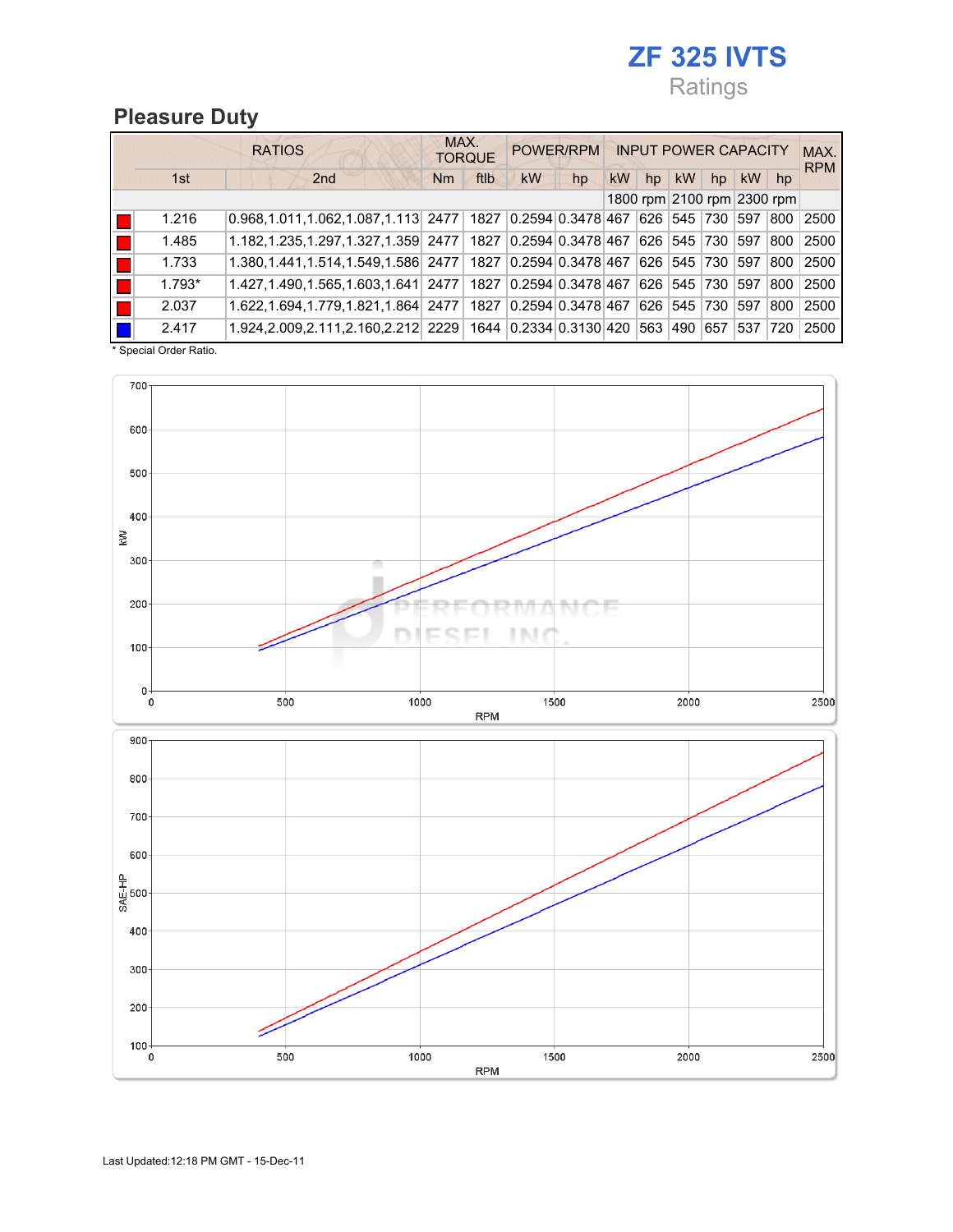## ZF 325 IVTS Ratings

## Light Duty

|               |            | <b>RATIOS</b>                                                           | MAX.<br><b>TORQUE</b> | POWER/RPM                  | <b>INPUT POWER CAPACITY</b> | MAX.<br><b>RPM</b> |                 |      |
|---------------|------------|-------------------------------------------------------------------------|-----------------------|----------------------------|-----------------------------|--------------------|-----------------|------|
|               | 1st        | 2 <sub>nd</sub>                                                         | ftlb<br>Nm            | <b>kW</b><br>hp            | kW<br>hp                    | kW<br>hp           | <b>kW</b><br>hp |      |
|               |            |                                                                         |                       | 1800 rpm 2100 rpm 2300 rpm |                             |                    |                 |      |
|               | 1.216      | $0.968, 1.011, 1.062, 1.087, 1.113$ 2235 1648 0.2340 0.3138 421 565 491 |                       |                            |                             |                    | 659 538 722     | 2500 |
|               | 1.485      | 1.182,1.235,1.297,1.327,1.359 2235 1648 0.2340 0.3138 421 565 491       |                       |                            |                             |                    | 659 538 722     | 2500 |
|               | 1.733      | 1.380,1.441,1.514,1.549,1.586 2235 1648 0.2340 0.3138 421 565 491       |                       |                            |                             |                    | 659 538 722     | 2500 |
|               | $1.793*$   | 1.427,1.490,1.565,1.603,1.641 2235 1648 0.2340 0.3138 421               |                       |                            | 565 491                     |                    | 659 538 722     | 2500 |
|               | 2.037      | 1.622,1.694,1.779,1.821,1.864 2235 1648 0.2340 0.3138 421 565 491       |                       |                            |                             | 659                | 538 722         | 2500 |
| $\sim$ $\sim$ | 2.417<br>. | 1.924,2.009,2.111,2.160,2.212 2012 1484 0.2107 0.2825 379 509 442       |                       |                            |                             | 593                | 485 650         | 2500 |

\* Special Order Ratio.

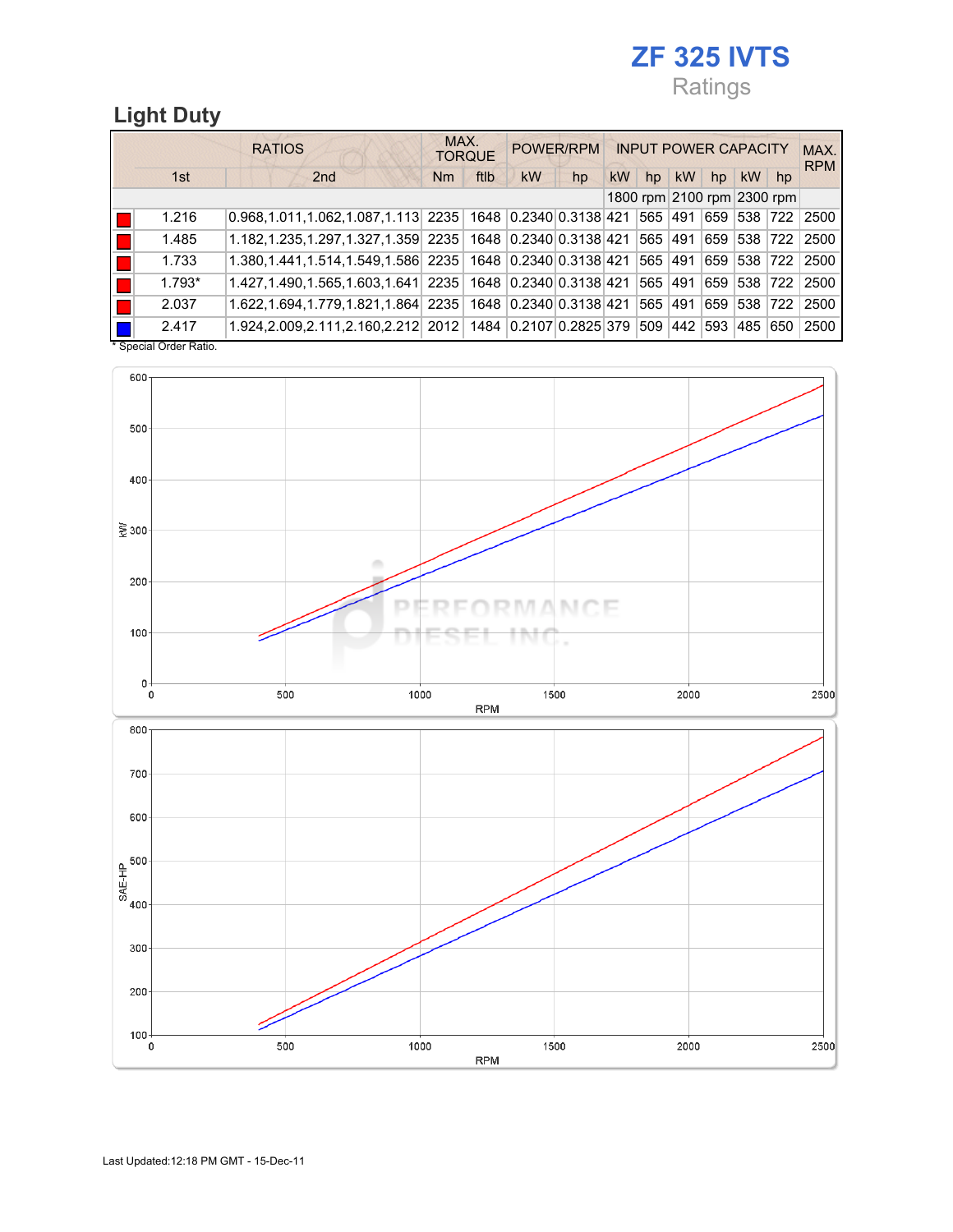## ZF 325 IVTS **Dimensions**

 $-L<sub>2</sub>$  $\mathbf{H}_2$ Â  $\mathbf{H}_1$  $L_3$  $-B_1 - B_2$ L.

|       |            |                |                |                          | mm (inches)    |            |                            |                |                          |           |
|-------|------------|----------------|----------------|--------------------------|----------------|------------|----------------------------|----------------|--------------------------|-----------|
| Angle | A          | B <sub>1</sub> | B <sub>2</sub> | H <sub>1</sub>           | H <sub>2</sub> |            | L <sub>1</sub>             | L <sub>2</sub> | $L_3$                    | Bell Hsg. |
| 14.0  | 378 (14.9) | 220 (8.66)     | 292 (11.5)     | $\overline{\phantom{0}}$ |                | 714 (28.1) | 249 (9.80)                 | -              | $\overline{\phantom{0}}$ |           |
|       |            | Weight kg (lb) |                |                          |                |            | Oil Capacity Litre (US qt) |                |                          |           |
|       |            | 235 (518)      |                |                          |                |            | 8.00(8.50)                 |                |                          |           |

## SAE Bell Housing Dimensions

|         |    |    |              |                                                         |  | <b>Bolt Holes</b> |  |
|---------|----|----|--------------|---------------------------------------------------------|--|-------------------|--|
| SAE No. |    |    |              |                                                         |  | <b>Diameter</b>   |  |
|         | mm | mm | $\mathsf{I}$ | mm                                                      |  | mm                |  |
|         |    |    |              | 511.18 20.125 530.23 20.875 552.45 21.75 12 11.91 15/32 |  |                   |  |

![](_page_3_Figure_5.jpeg)

|    |              |               |                |                   |    | <b>Bolt Holes</b> |                                                         |              |      |      |
|----|--------------|---------------|----------------|-------------------|----|-------------------|---------------------------------------------------------|--------------|------|------|
|    |              |               |                |                   |    |                   |                                                         | Diameter (E) |      |      |
| mm | $\mathsf{I}$ | $\mathsf{mm}$ | $\overline{m}$ | $\blacksquare$ mm | In | mm                |                                                         | No.          | mm   |      |
|    |              |               |                |                   |    |                   | 170   6.69   140   5.51   115   4.53   16.0   0.63   12 |              | 16.2 | ገ 64 |

![](_page_3_Figure_7.jpeg)

![](_page_3_Figure_8.jpeg)